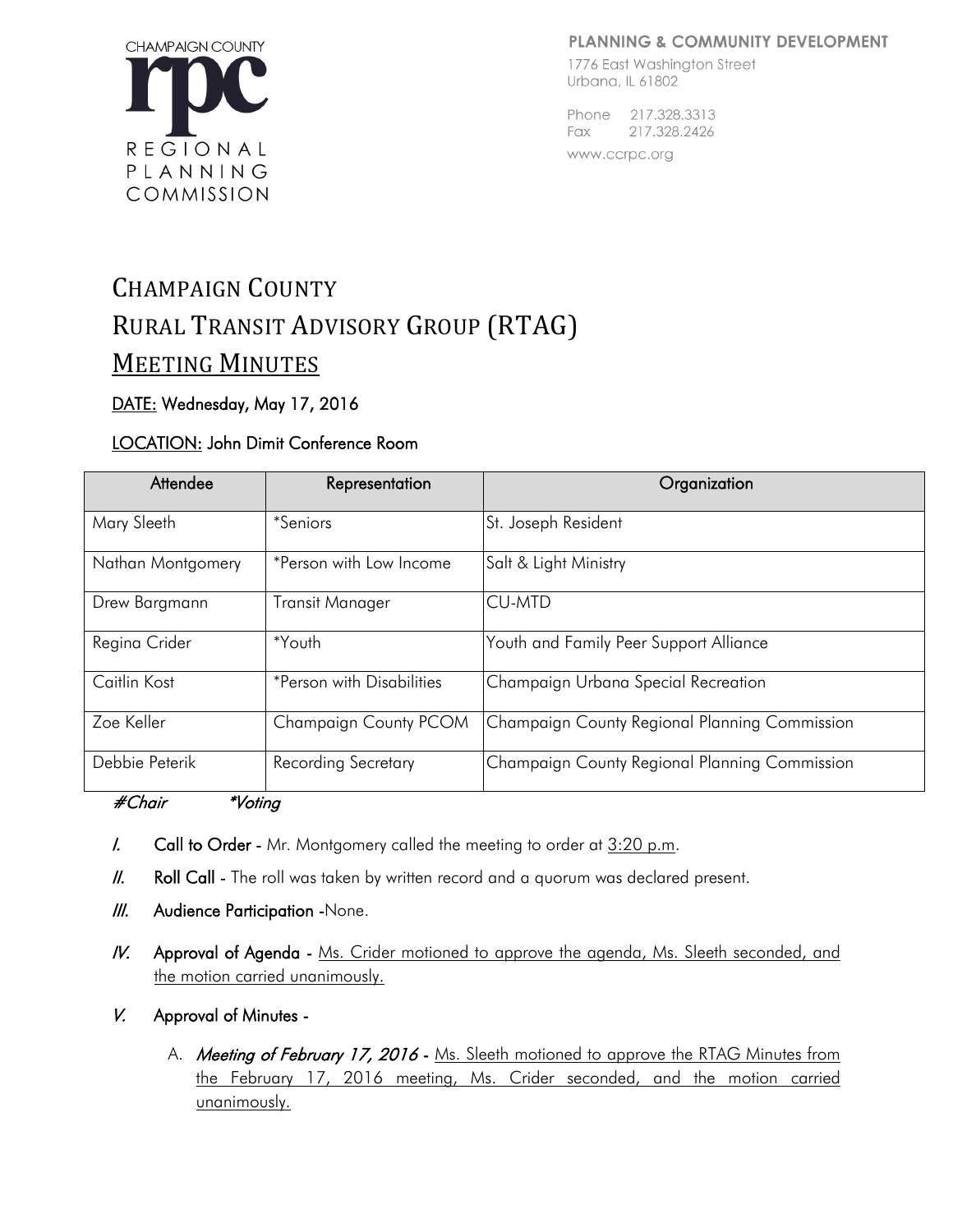Ms. Keller introduced a new advisory group member, Caitlin Kost, who is the Adult Coordinator at Champaign Urbana Special Recreation. In turn, the advisory group members introduced themselves to Ms. Kost.

Mr. Montgomery inquired about the vacancy in the medical field. Ms. Keller informed the committee that Deb Fruitt, Director of Wellness and Health Promotion at the Champaign Urbana Public Health District, has expressed an interest in the position. Once the appointment is approved by the County Board, Ms. Fruitt will join the advisory group as a member at the August RTAG meeting.

#### VI. Old Business -

A. Update on Rantoul Fixed-Route System Discussion -

Ms. Keller informed the group that the C-CARTS staff is in final discussions with the Administrator, the Board and the Mayor of the Village of Rantoul. It is anticipated that implementation of the fixed route service will begin on September 1, 2016.

#### VII. New Business -

## A. C-CARTS FY16 3<sup>rd</sup> Quarter (Jan-Mar) Service & Fiscal Reports -

Ms. Keller made the following comments regarding the service reports:

- The total trips are down this quarter from last quarter.
- Denials are down for the quarter.
- Trips per hour have increased, but trips per mile have remained the same.
- There were 87 new riders that registered.

Mr. Montgomery inquired about the service revenue. Ms. Keller indicated that currently the senior rate is \$2.00 per trip which the nursing home pays for the residents. Mr. Bargmann commented that the nursing home has a couple of drivers on the staff, but there is an occasion where C-CARTS will receive calls when a driver is not available. Mr. Bargmann commented that the contract in place allows the nursing home to use C-CARTS for short trips. Ms. Crider inquired further about the nature of the contract. Mr. Bargmann indicated that it is more of an agreement to guarantee a ride should the nursing home drivers not be available. The agreement has been in place since CRIS operated the service before C-CARTS took over the service. Ms. Keller further discussed that it is a benefit in that the trips are usually short because they are travelling within town. The C-CARTS staff is in the process of rewriting the contract.

#### B. Approval of C-CARTS 2016 Consolidated Vehicle Procurement (CVP) Application -

Ms. Keller informed the advisory group that there are four vehicles that meet the replacement criteria based on the miles that they have reached. At this time, C-CARTS has decided to replace only three of the vehicles because C-CARTS fleet is new and has just received seven new vehicles.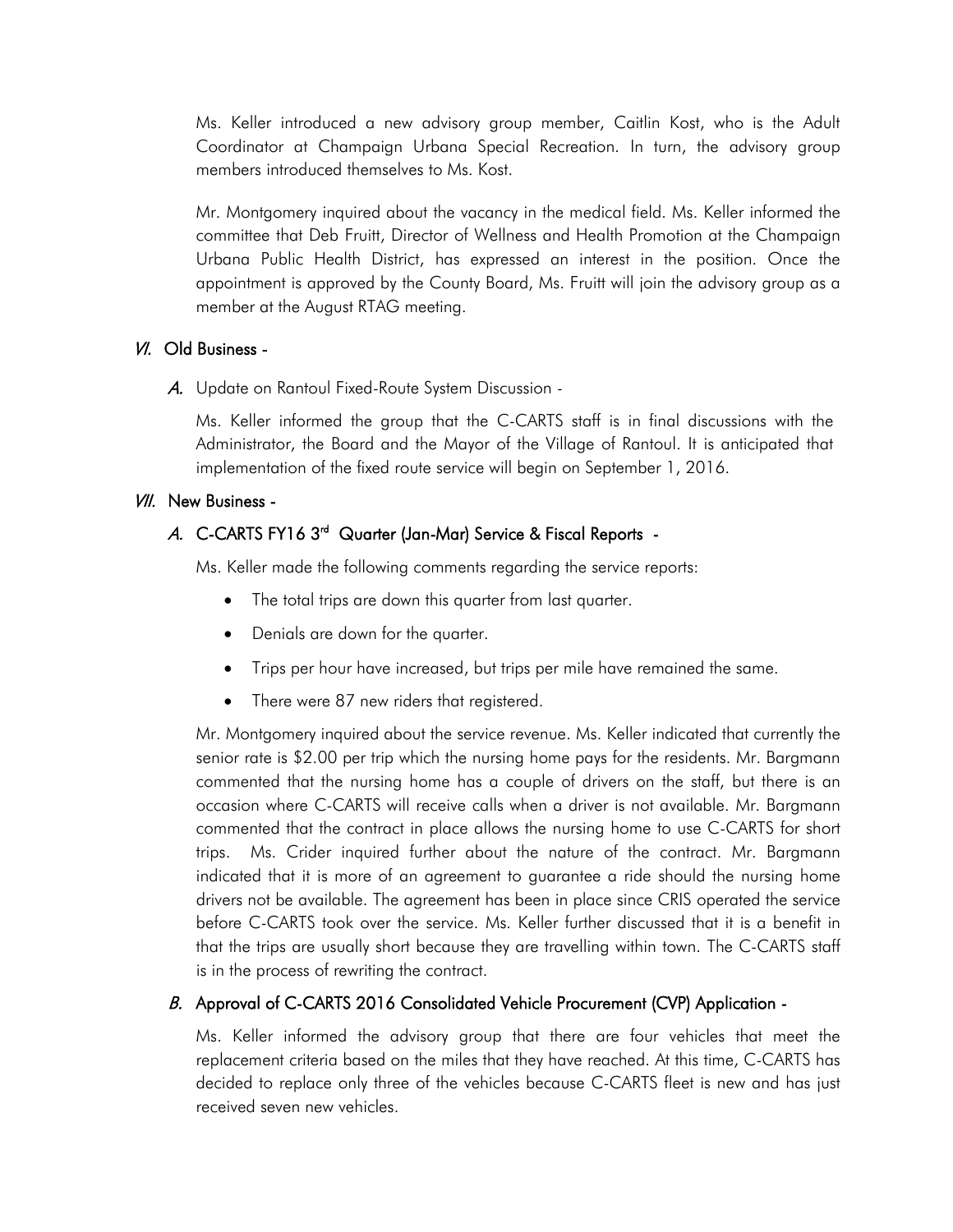C-CARTS is requesting two vehicles through small urbanized funding because the funding is much undersubscribed, and IDOT is asking for more projects to be dedicated to that funding. This funding applies to the Village of Rantoul plan because part of the funding requires that service is provided in the urbanized area. C-CARTS usually provides rural service, but since C-CARTS will be connecting the Village of Rantoul and Champaign-Urbana, these two vehicles will be requested to serve the Champaign-Urbana to Rantoul route.

Due to the larger funds that are available, C-CARTS is allowed to request the larger super medium duty vehicles. The benefit of the super medium duty vehicle is that they are low floor where it is not necessary to lower and raise the lift, and the vehicle can accommodate 26 passengers. C-CARTS will be replacing one of the mini-vans with a medium duty vehicle which is a 14 passenger van. The mini-vans have proven to have limitations due to the smaller space. C-CARTS will retain one mini-van for use on administrative trips or the quick nursing home trips. Mr. Montgomery asked about the likelihood of receiving the funding for the super medium duty vehicles. Ms. Keller commented that the vehicles are available. If the super medium duty vehicles are denied, C-CARTS could accept medium duty vehicles in their place. The difference in number of passengers is the super medium duty vehicles can accommodate 26 passengers versus 14 passengers in the medium duty vehicles. Both vehicle types can accommodate five wheel chairs.

Mr. Montgomery inquired what the licensing requirement is for driving the larger vehicles. Mr. Bargmann indicated that a CDL license would be required; however there is an inhouse training available at the MTD facility. Mr. Bargmann also noted that CDL drivers would earn more salary.

The timeline for the award process varies from a few months to up to six months. The new system for the application process is supposed to be faster. The vehicles are in the process of being built but the delivery time is from a year to 16 months. Mr. Montgomery had a concern about the current vehicles becoming unable to drive, but Ms. Keller indicated that the current vehicles are well maintained. In addition, there are backup vehicles available. Ms. Keller indicated that C-CARTS currently has 15 vehicles and use 8 vehicles at peak trip times. Once C-CARTS receives more service contracts, more vehicles will be operating at peak times. The vehicles that are being replaced are the oldest vehicles in the fleet.

Mr. Montgomery inquired about the process for retiring a vehicle. Ms. Keller used the example of the vehicle that was discussed at the February meeting. The vehicle required a new transmission. Since that vehicle had not yet met its useful life, C-CARTS went through a disposition process with IDOT. The vehicle will be transferred to a different agency. Ms. Keller also commented that even when the replacement vehicles arrive, the older vehicles will continue to be maintained and used for service as long as they continue to run.

Mr. Montgomery questioned why a vehicle that is too costly to repair would be sent to another agency. Ms. Keller's response was that some agencies will make the repair to get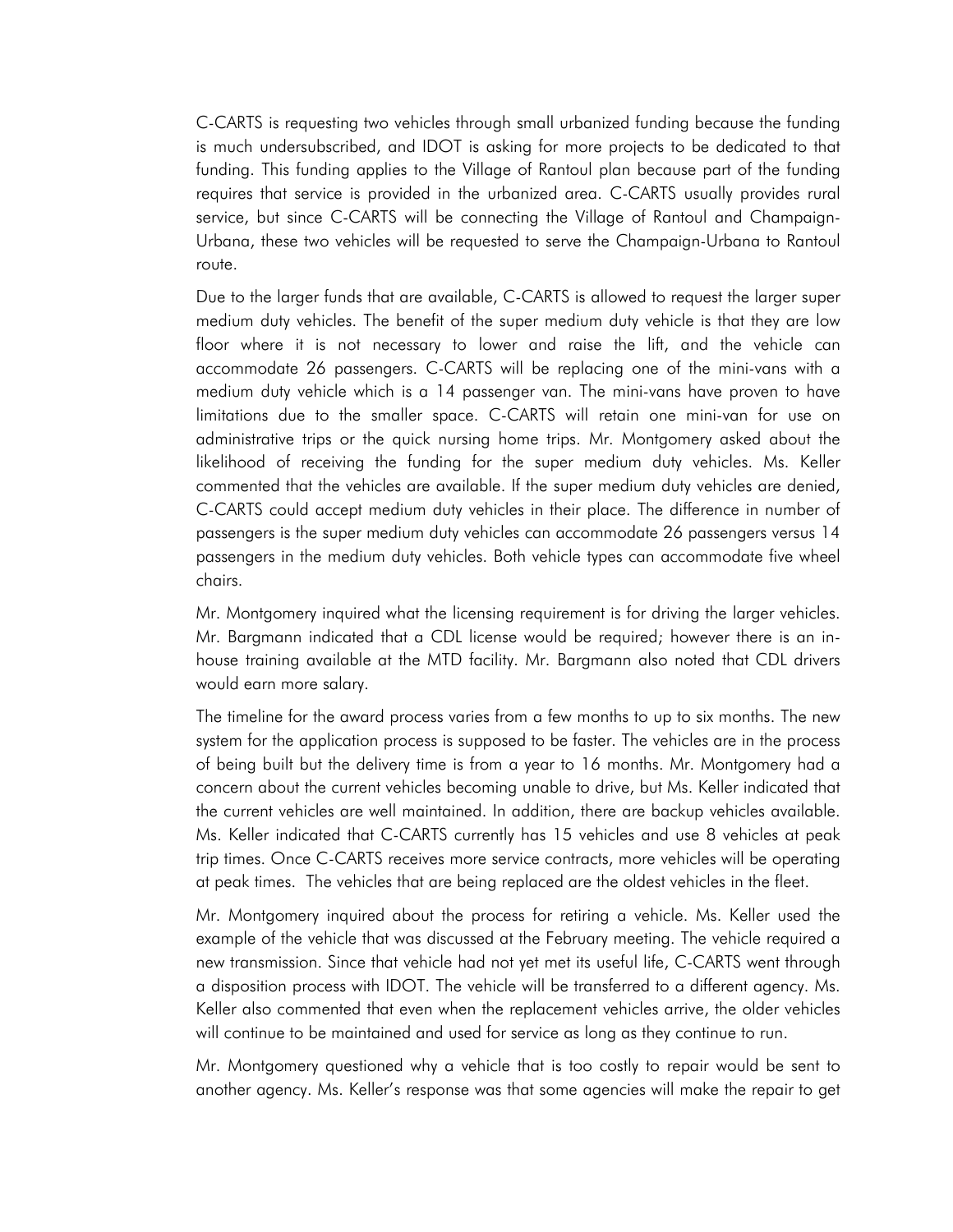the vehicle up and running when they are in need of a vehicle. The vehicle is transferred for free; there is only a towing cost. In this case, they paid \$7,500 for the vehicle vs. paying \$50,000 for a new vehicle.

C-CARTS is exploring the possibility of purchasing a 2003 super medium duty vehicle from a company that is consolidating their programs. The vehicle has a turbo engine with \$62,000 miles on it. This vehicle would be used for the Village of Rantoul fixed-route. The cost to repair the vehicle is \$6,000. Ms. Keller is waiting to receive more maintenance information on the vehicle.

Ms. Crider inquired about the Intelligent Transportation System (ITS) and when it will be in place. Ms. Keller commented that C-CARTS is looking into using the PARAnet system that MTD uses for their Paratransit, since C-CARTS has no funds to implement the ITS system. There won't actually be anything on board the vehicles, but the scheduling and the reporting can be done with PARAnet.

Ms. Keller requested that the advisory group take a vote to approve the application. The application will then be presented to the CUUATS Technical and Policy Committees and also to the Champaign County Board for the 5310 funding.

Ms. Crider motioned to approve the C-CARTS 2016 Consolidated Vehicle Procurement (CVP) Application be accepted as presented, Ms. Sleeth seconded, and the motion carried unanimously.

#### C. Discussion of C-CARTS Service Contract with the Village of Rantoul -

Ms. Keller informed the advisory group that since CU-MTD is the operator and will carry out the contract, CU-MTD will be writing the draft contract. The contract will be between C-CARTS as an entity and the Village of Rantoul. Once the draft contract is written, the Chief Operating Officer of CU-MTD, Bryan Smith, will forward the preliminary contract to the CU-MTD legal counsel for review. While the contract is being written, C-CARTS will be looking at Champaign County's contract with IDOT as well as the intergovernmental agreement between Champaign County and CU-MTD.

The Village of Rantoul has asked C-CARTS to provide a quote for three vehicles. The original proposal included two 14 passenger vans that would be circulating the route in the Village of Rantoul which means there would be a bus at each stop every 30-40 minutes. C-CARTS is looking to expand the route to cover more of the community. By adding a third vehicle, the time interval would be a 25-30 minute schedule. Mr. Montgomery asked what the terms of the agreement would be. Ms. Keller indicated that the cost for two vehicles was \$180,000 and the Village of Rantoul agreed to pay half of the cost per year. The proposed cost would be \$110,000 for the three vehicles (discounting the last vehicle). The final contract tentatively will be brought to the advisory group at the August meeting for approval as subcommittee of the Champaign County board. It is not necessary to present the contract to the full County Board.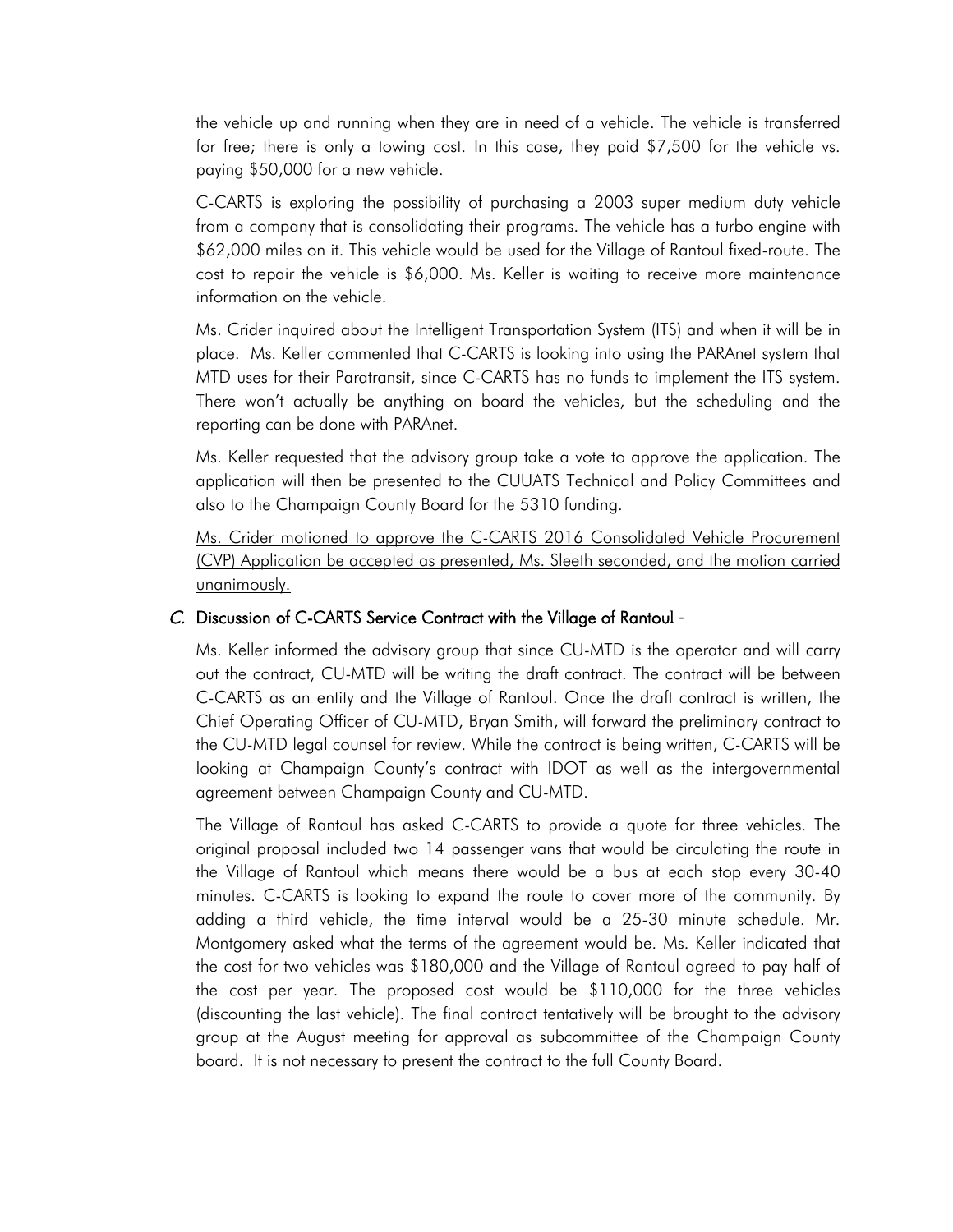Mr. Bargmann commented that this service contract would allow CU-MTD to use it as a local match source to draw down more of the funds from the downstate operating systems program. Ms. Crider commented that there is the possibility that the service could be expanded to other villages if all goes well with the Village of Rantoul fixed route service.

Mr. Montgomery inquired about spending all of the funds that C-CARTS is granted moving forward. Ms. Keller discussed the fact that this fiscal year C-CARTS just finished quarter three and has only drawn down 49 percent of the funding. IDOT is aware that C-CARTS is a relatively new organization and how hard C-CARTS has worked to keep that appropriation, and awarded the ten percent increase from fiscal year 2016. C-CARTS included the Village of Rantoul contract in the grant application submitted for this coming fiscal year. With the Village of Rantoul contract in place, C-CARTS will be able to draw down more of the funds.

Ms. Keller commented that C-CARTS is also in the early stages of speaking with the Developmental Services Center about a contract for their group homes in rural areas. They provide their own transportation services, but they are at capacity.

Mr. Bargmann presented some of the details of the Village of Rantoul deviated-fixed route:

- $\triangleright$  Service will begin an hour earlier than the current schedule C-CARTS provides which is 6:00 a.m. to 6:00 p.m. For the Village of Rantoul only, the contract will be to provide service from 5:00 a.m. until 8:00 a.m., 9:00 a.m. to 2:00 p.m. (the current schedule; the customers can still call ahead to schedule trips) and 3:00 p.m. to 6:00 p.m.
- $\triangleright$  During the peak times, C-CARTS will be utilizing a vehicle to connect people from a common point, bring them to Champaign-Urbana, connect them with bus service to work and then back in the evening to get back to a common point.
- $\triangleright$  Depending on the final number of vehicles acquired and the final route, the wait time will be from 25-40 minutes.
- Major transfer points of the service are Country Fair on the west end of town, Illinois Terminal in downtown Champaign and Lincoln Square in downtown Urbana.
- $\triangleright$  Mr. Bargmann presented the proposal of the new suggested routes with Remix, the new public transit planning software.
- $\triangleright$  Ms. Sleeth inquired about the time it would take to complete the route. Mr. Bargmann indicated that it would be approximately 64 minutes depending on variables such as traffic lights and making stops.
- Ms. Crider asked for confirmation that the door-to-door service would only run from 9:00 a.m. to 2:00 p.m. Mr. Bargmann confirmed that to be correct information.
- $\triangleright$  Ms. Crider inquired about the timeframe for reaching out to the community with the new changes to the schedule. Mr. Bargmann confirmed that once the final